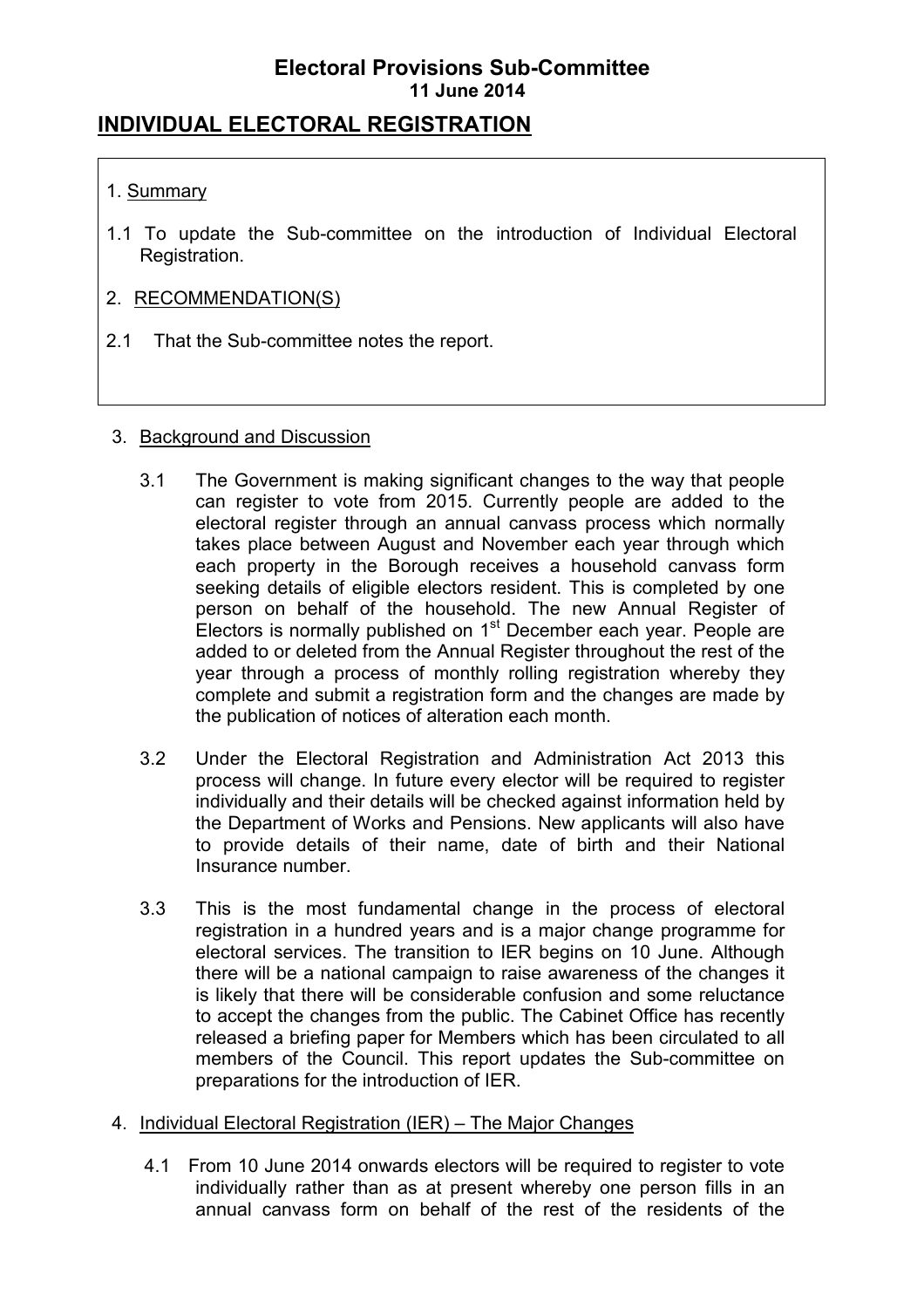household. In order to register to vote an individual will have to provide their name, address, date of birth and National Insurance number

- 4.2 All applications to register individually will undergo a process of data matching against information held on DWP's Customer Information System database to verify applications.
- 4.3 To ensure that the process of transition is as painless as possible for most people the Government has decided that where people are registered on the electoral register prior to the move to IER and their data matches information held by DWP they will automatically be transferred to the new transitional register and will not have to take any further action. This process, known as the "confirmation live run", will take place on 30 June 2014 and will involve the Council submitting the data on the electoral roll, around 72,200 records, to be matched against DWP records.
- 4.4 After 10 June 2014 all new applications for registration must be by way of an individual application and anyone with a postal or proxy vote must have registered individually in order to retain their absent vote. Everyone on the register who has not been confirmed as a result of the confirmation live run will be contacted and invited to make an individual application to register and properties where the Registration Officer believes there may be eligible people will be sent a Household Enquiry Form. Non-respondents will receive further invitations to register including a visit by a canvasser.
- 4.5 Nobody who is registered on the Register of Electors published in December 2014, but who has not been registered under IER, will be removed until the following year – this is to ensure that all electors registered under the old system are able to vote in the General Election in May 2015.
- 4.6 The new Register published on 1 December 2015 will only consist of registrations made under IER, either by way of confrmation or by new application. Anyone who has not done so will be removed from the register and new registrations will continue to be made under the new system.
- 4.7 There will continue to be an annual canvass each year with the publication of the Register of Electors each December and rolling individual electoral registration.
- 4.8 Once registered, individuals will only need to confirm that their existing details have not changed. This will be done as part of the annual household canvass.
- 4.9 In future electors will be able to apply for registration online at www.gov.uk/register-to-vote or by contacting the Electoral Registration Office.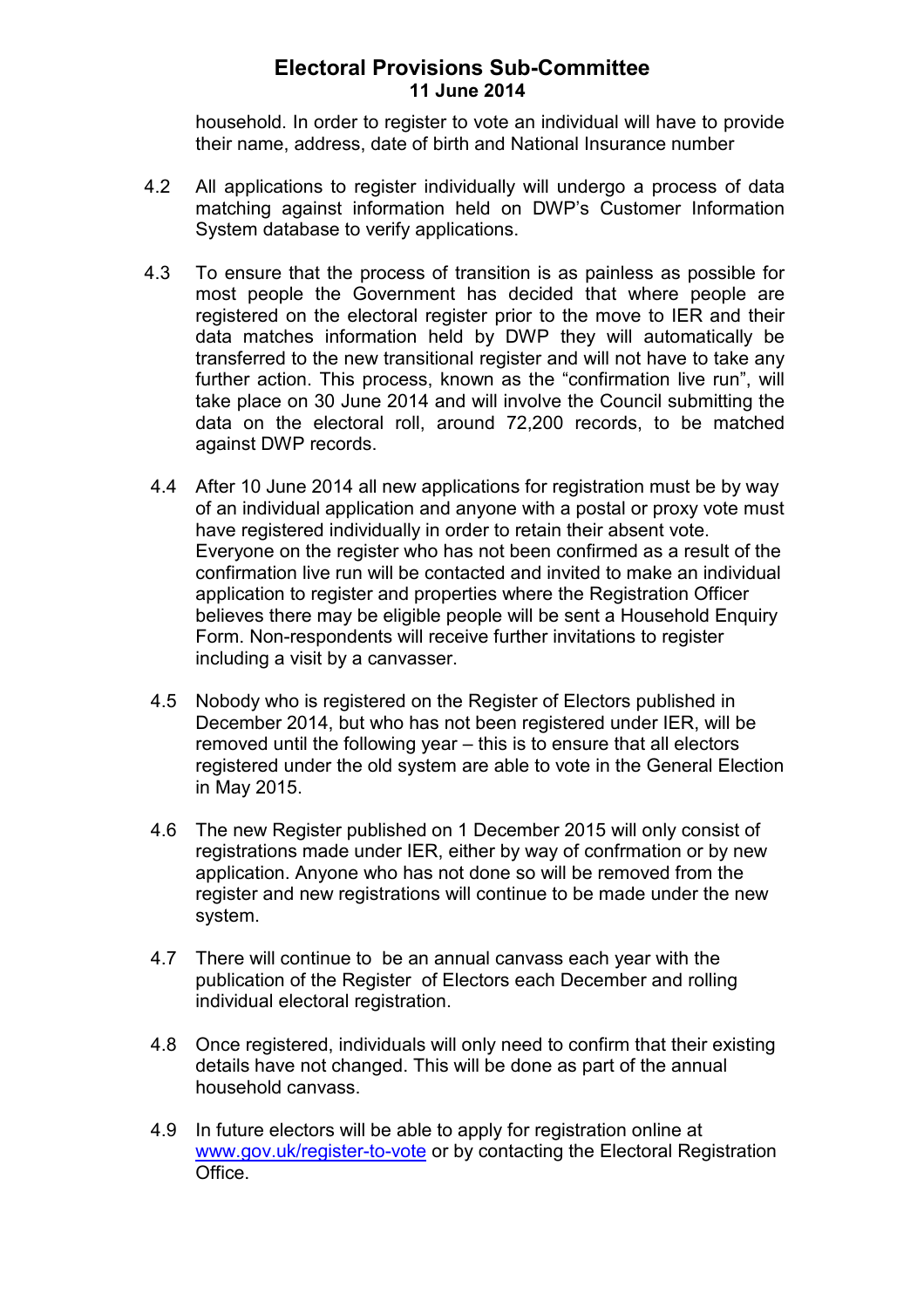#### 5. Progress since the last meeting of the Sub-committee

- 5.1 Since the last meeting in November 2013 the last pre-IER household canvass has been completed and the Register of Electors was published on 17 February 2014. Great efforts have been made to ensure that the register is as accurate as possible to assist with the "confirmation" of electors during the live-run.
- 5.2 The final decision to progress IER against the original timetable was only made by the Minister in December 2013, by which time local authorities were already focussing heavily on implementing the annual canvass and preparing for the European election. Decisions were, and indeed are, still being made by the Cabinet Office which have fundamental impacts on the project. The decision of the Cabinet Office that the format of the new prescribed registration forms should be A3 has required every local authority to invest in new scanners and required additional funding from central government.
- 5.3 The Cabinet Office has worked closely with the electoral management software suppliers to try and ensure that their systems can meet the new requirements of IER but the suppliers have been under great pressure to deliver. This has meant that there have been frequent upgrades to the Council's Halarose software throughout the Spring and a number of "connectivity" tests have been carried out, as recently as the end of May.
- 5.4 It is true to say that we are entering uncharted territory and the success of the transition to IER will depend upon how well the election management software systems are able to meet IER requirements and how well the interface with the IER Digital Service works in practice. Dartford has passed all the recent "connectivity" tests but the reality is that we will not know how well the transition will go until going "live".

### 6. Conclusions and Recommendations

6.1 The Council has prepared for the transition to IER as well as possible given these uncertainties, the likely under-resourcing by central government , late changes to proposed arrangements by the Cabinet Office and the need to deliver the canvass, by-elections and the European election. It remains to be seen what effect the Electoral Commission publicity campaign in July and August will have but it is anticipated that Electoral Services will see a high level of registration activity across the summer and throughout the transition period and the preparations for the combined elections in May 2015.

### 7. Relationship to the Corporate Plan

A Council performing strongly.